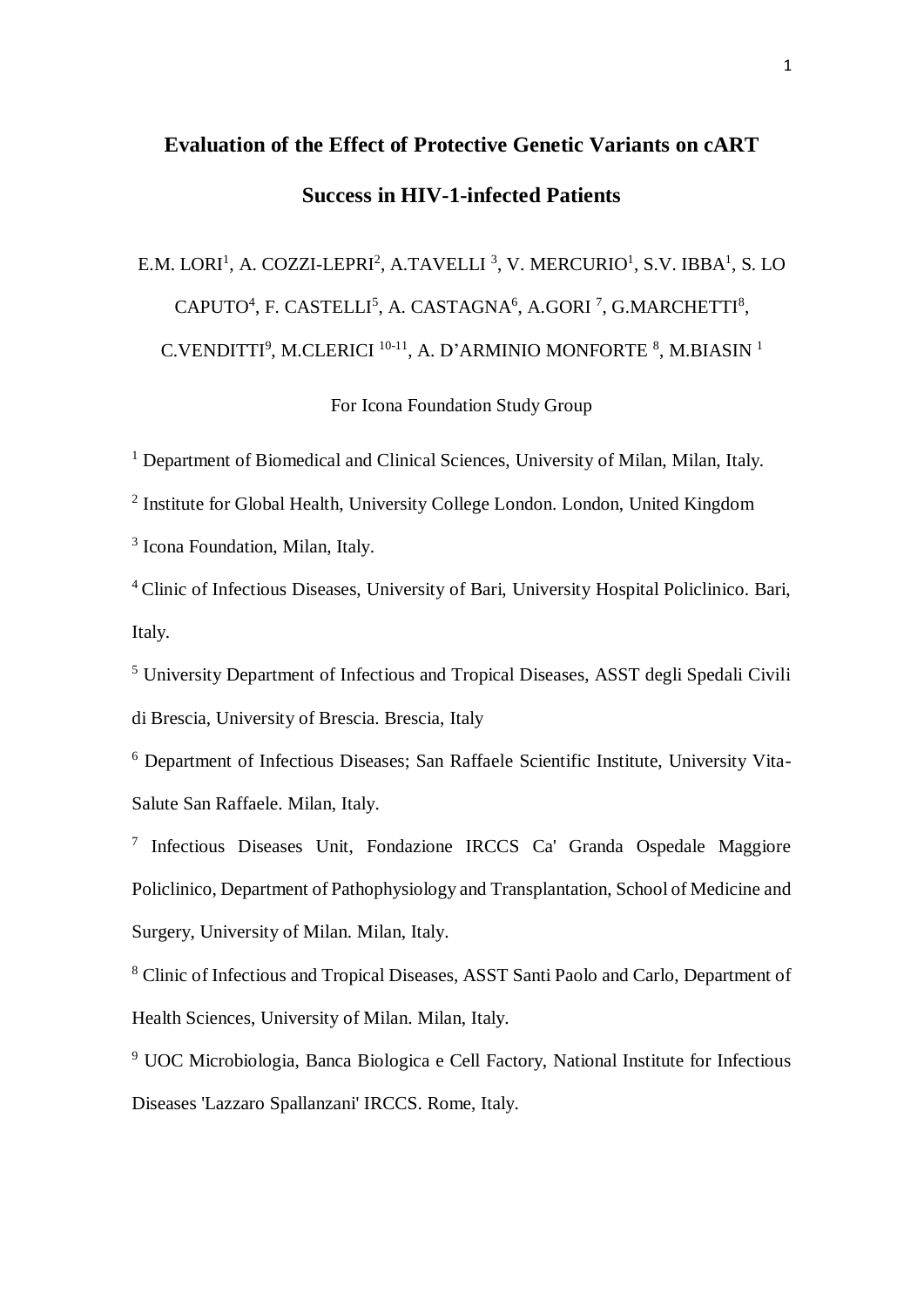<sup>10</sup> Department of Physiopathology Medical-Surgery and Transplantation, University of Milan, Milan, Italy.

<sup>11</sup> Don C. Gnocchi Foundation ONLUS, IRCCS, Milan, Italy.

# **CORRESPONDING AUTHOR**

Correspondence to: **Mara Biasin**, Associate Professor. Chair of Immunology,

Department of Biomedical and Clinical Sciences "L. Sacco", University of Milan, Via

G.B. Grassi, 74, 20157, Milan, Italy. Phone: +39 0250319679; Fax: +39 02 50319677;

e-mail: **[mara.biasin@unimi.it](mailto:mara.biasin@unimi.it)**

**Keywords: HAART, Polymorphisms, ICONA, ERAP2, HIV-1**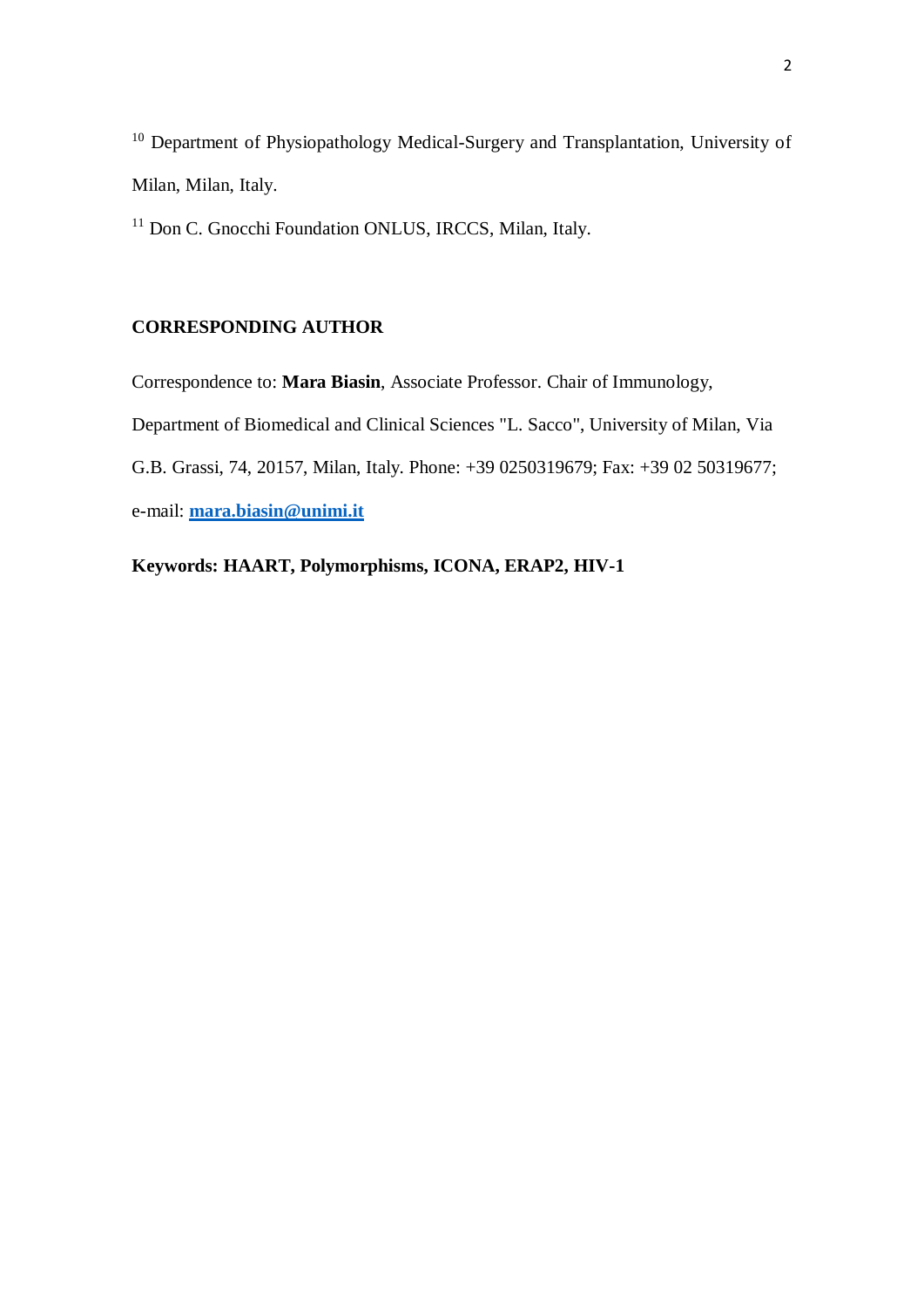# **LIST OF ABBREVIATIONS**

- ART Antiretroviral Therapy
- AS ERAP2 Alternatively Spliced Endoplasmic Reticulum Associated Aminopepetidase type2
- ERAP2 Endoplasmic Reticulum Associated Aminopepetidase type2
- FL ERAP2 Full-Length Endoplasmic Reticulum Associated Aminopepetidase type2
- Hap A GG homozygous ERAP2
- Hap B TT homozygous ERAP2
- HESN HIV-Exposed Sero-Negatives
- HIV-1 Human Immunodeficiency Virus 1
- MX2 Myxovirus Resistance 2
- PBMCs Peripheral Blood Mononuclear Cells
- SNP Single Nucleotide Polymorphism
- TLR3 Toll-like Receptor 3
- VL Viral Load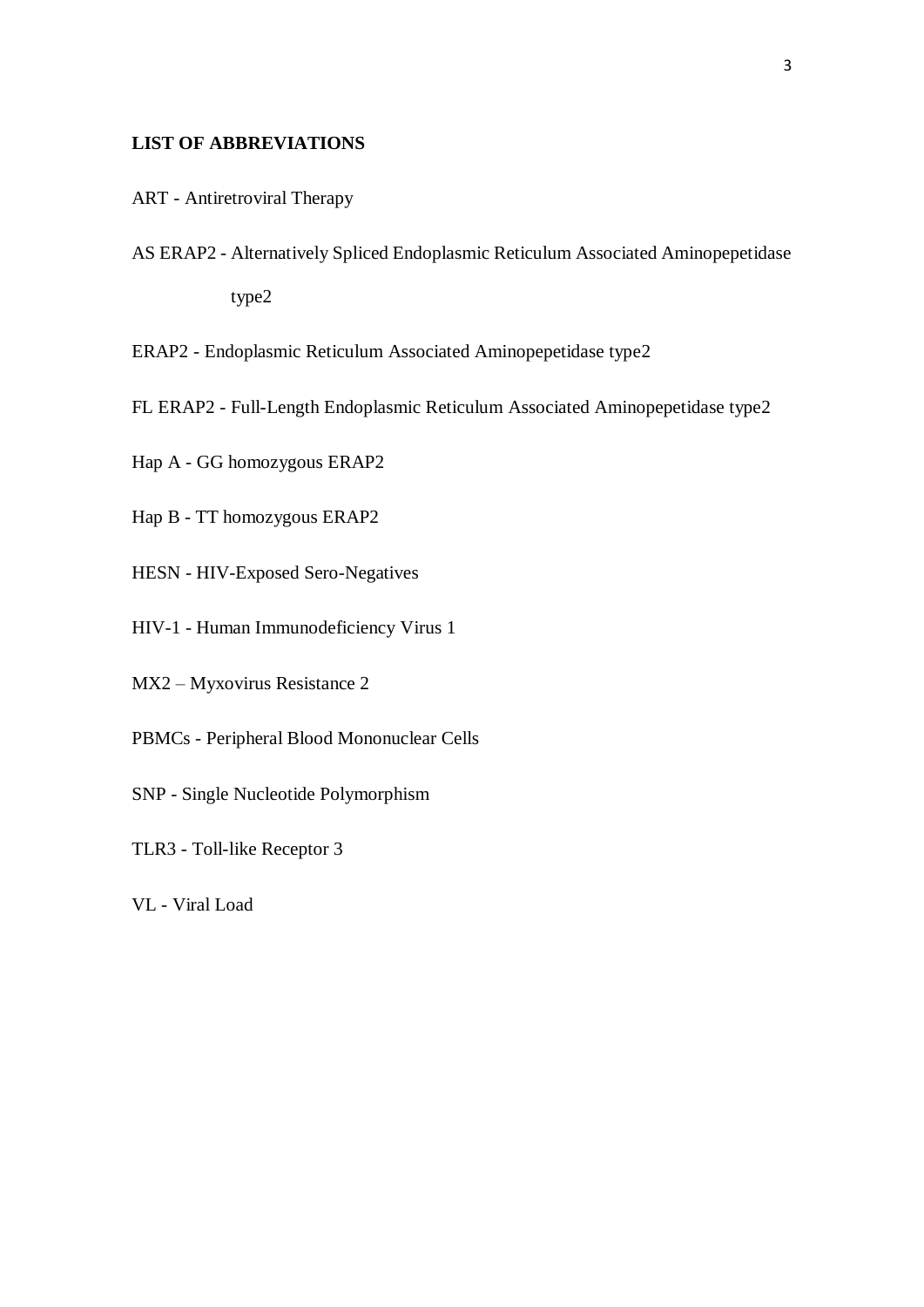#### **INTRODUCTION**

HIV-1 infection is not a genetic disease; nevertheless, genetic factors could influence its susceptibility and progression. First evidence of this assumption dates back to 1996, when a homozygous variant for CCR5 chemokine receptor, Δ32, has been described showing a strong association with HIV-1 sexually transmission (1). Indeed, different phenotypes associated with non-classical outcomes to HIV-1 exposure and infection have been observed, leading to the development of the "immunological advantage" concept; a condition where the genetic background allows to control HIV-1 infection/replication in fortunate patients (2, 3). Some of the genes so far associated to this peculiar state include the ones briefly described hereafter. Endoplasmic Reticulum Associated Aminopeptidase type 2 (ERAP2) plays a key role in antigen presentation mechanisms. Trimming the Nterminal region of peptides ERAP2 adjusts the final peptide length for optimal binding to HLA class I molecules and modulates specific CTL responses (4). Haplotype-specific alternative splicing of ERAP2 gene results in either full-length (FL, hapA) or alternatively spliced (AS, haplotype B) mRNA; HapA is observed to be higher in HIV-Exposed Sero-Negative (HESN) individuals suggesting its involvement in conferring natural resistance to HIV-infection (5, 6). APOBEC3H, part of the APOBEC3 family, controls HIV-1 resistance at different levels (7). HAPI APOBEC3H haplotype is associated with sexually protection in HIV-1 transmission (7). Myxovirus resistance 2 (MX2) interferes with the viral replication decreasing nuclear viral DNA accumulation and integration (8). The G allele of rs2074560 in MX2 gene reveals protection from HIV-1 infection regardless of the transmission route (9). Regarding Toll-like receptor 3 (TLR3), in two HESN cohorts, a higher frequency of rs3775291 SNP (Leu412Phe) was observed suggesting protection against HIV-1 infection (10). Taking in mind that none of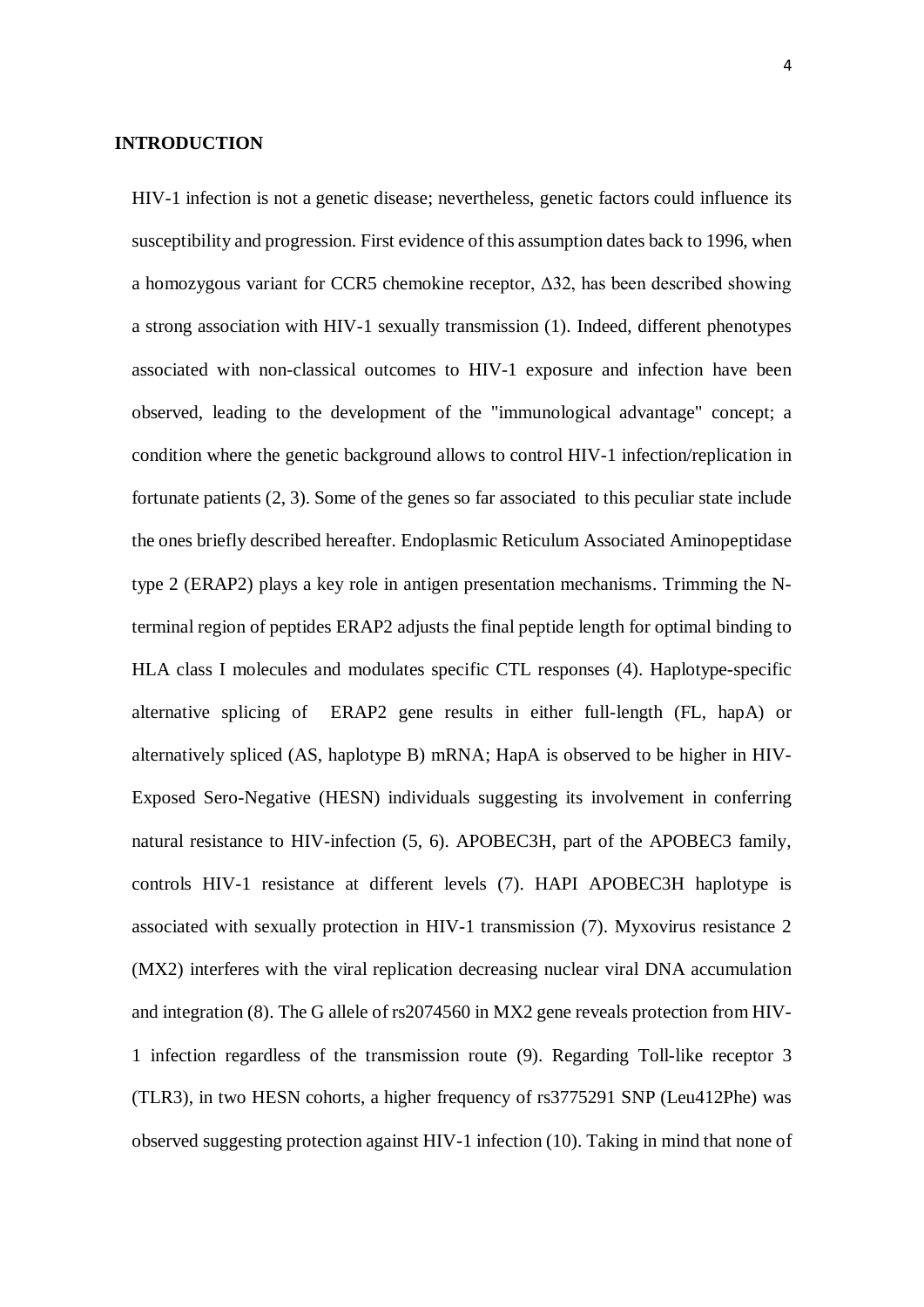the above-mentioned polymorphisms provides an absolute protection over HIV-1 infection, we decided to verify if these genetic variants - individually or in combinationmight modulate the initial immunological and virological responses to antiretroviral therapy (ART).

#### **MATERIALS AND METHODS**

# **Sample collection**

300 HIV-infected patients from the ICONA Foundation Study cohort undergoing a first ART regimen were enrolled in the study. These were a random sample of the cohort for which there were at least one year of virological follow-up and a full blood sample was collected at some point in the study. Blood samples were collected from each patient in EDTA Vacutainer® tubes. Immediately after collection, peripheral blood mononuclear cells (PBMCs) were isolated and stored at -80°C. Subsequently, cells were transferred to the laboratories of the University of Milan for genotyping analyses. Periodically (6 months and 1 year) HIV-infected patients' clinical parameters (genotype, gender, CD4+ cell count, viral load, therapies, year of infection, clinical evolution) were analyzed and inserted into a predisposed electronic database. The study was designed and conducted in accordance with the Declaration of Helsinki and approved by the Ethics Committee of the hospitals involved in the study. After thoroughly explaining the project and clarifying any doubt concerning the research, all subjects signed an informed consent and the biological material collected was anonymized to ensure the privacy of each individual.

### **Genotyping**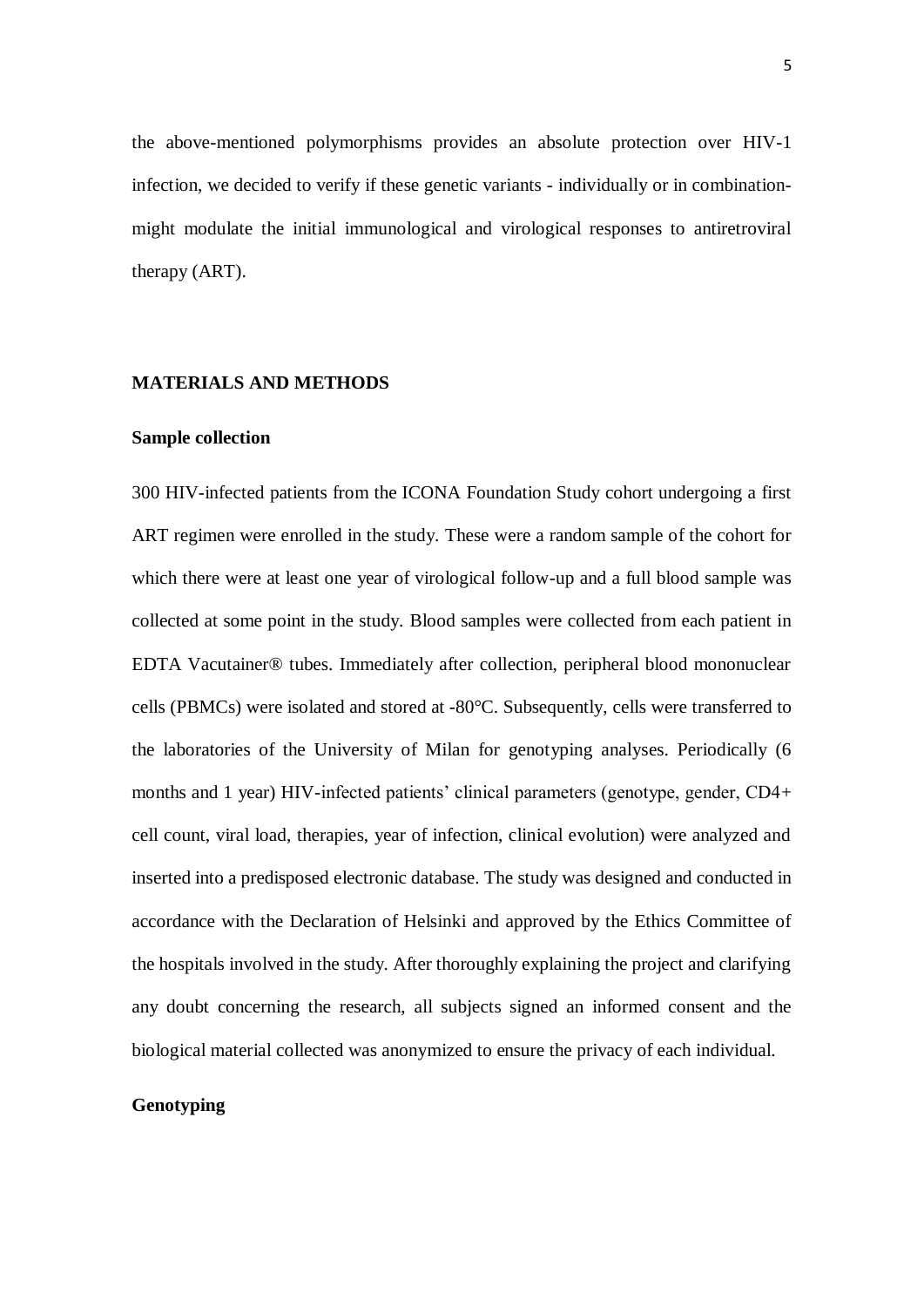DNA was extracted by the Maxwell® RSC Instrument automated following a nucleic acid purification method (Promega, Madison, Wisconsin, USA) associated with Maxwell® RSC Blood DNA Kit Technical Manual (Promega, Madison, Wisconsin, USA). Genomic DNA was used as template for PCR amplification using TaqMan probes specifically designed to perform a SNP genotyping assay (Applied Biosystems, Foster City, CA, USA). The amplification and fluorescence reading were carried out as previously described. The list of the gene variants analyzed by this strategy and the code of the TaqMan assay used are listed in Supplementary Table I.

#### **Statistical analyses**

The allelic discrimination method was used to determine the frequency of each single nucleotide polymorphism (SNP). The main characteristics of the study population at the time of ART initiation were described and tabulated (Table I). Separate models were employed to evaluate the association between the detection of the genetic variants and HIV-RNA, CD4+ cell count and CD8+ cell count (as well as their ratio) responses to ART. For the HIV-RNA response, the time to achieving a value  $\leq 50$  copies/mL after ART initiation was evaluated by means of standard survival analysis and Kaplan-Meier curves. The date of the first HIV-RNA value <50 copies/mL after ART initiation (a single value) was used to define the time of achievement of viral suppression. Participants' follow-up was censored at the date of their last available viral load. For each gene and all four endpoints (HIV-RNA, CD4+ cell count, CD8+ cell count and CD4/CD8 ratio) a linear mixed model was used to compare intercept and slopes according to variants detection. Variability between patients was controlled using random intercepts and slopes. Viral load (VL) was fitted in the log10 scale to achieve distribution symmetry. Besides testing the associations with each gene variant, also a genotypic score was constructed by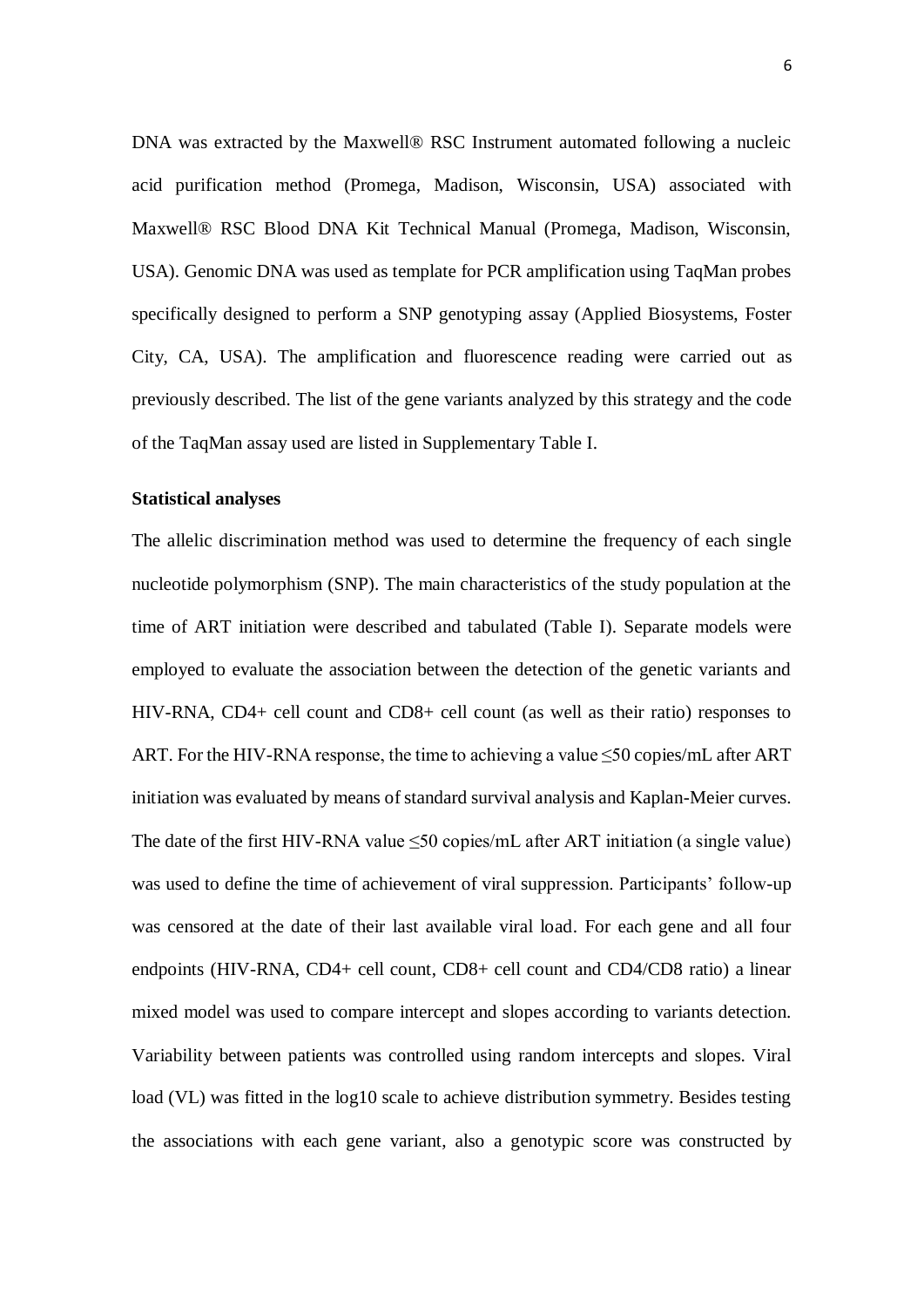allocating 1-point every time a variant was detected and summing all points per participants (i.e. a patient in which ERAP2 rs2549782 G/G was detected as well as rs3775291 C/T or T/T for TL3 and none of the others would have a value of 2 for the score, etc.). In detail, participants were stratified in 3 groups for the survival analysis (with score values  $>3$ ; 2-3 and 0-1) and comparing those with extremes scores in the mixed linear regression from fitting a binary variable. The score is referred as 'supergenotype' throughout the results of this chapter. All models were fitted on the whole dataset of 300 participants and after restricting to 255 participants of Caucasian origins.

#### **RESULTS**

#### **Analysis of allelic variants in the ICONA cohort**

Analysis of SNPs prevalence in the selected genes did not show any difference compared with the European population distribution reported in U.S. National Library of Medicine Database (Table IIA-B). The presence of single and combined polymorphisms is reported in Table IIC.

# **Correlation between single allelic variants and clinical parameters at baseline and 1 year after first ART administration**

We did not observe any significant association between the analyzed allelic variants and clinical parameters of HIV+ patients enrolled in the ICONA cohort at baseline (Supplementary Tables II-IV). No correlation between APOBEC3H, TLR3 and MX2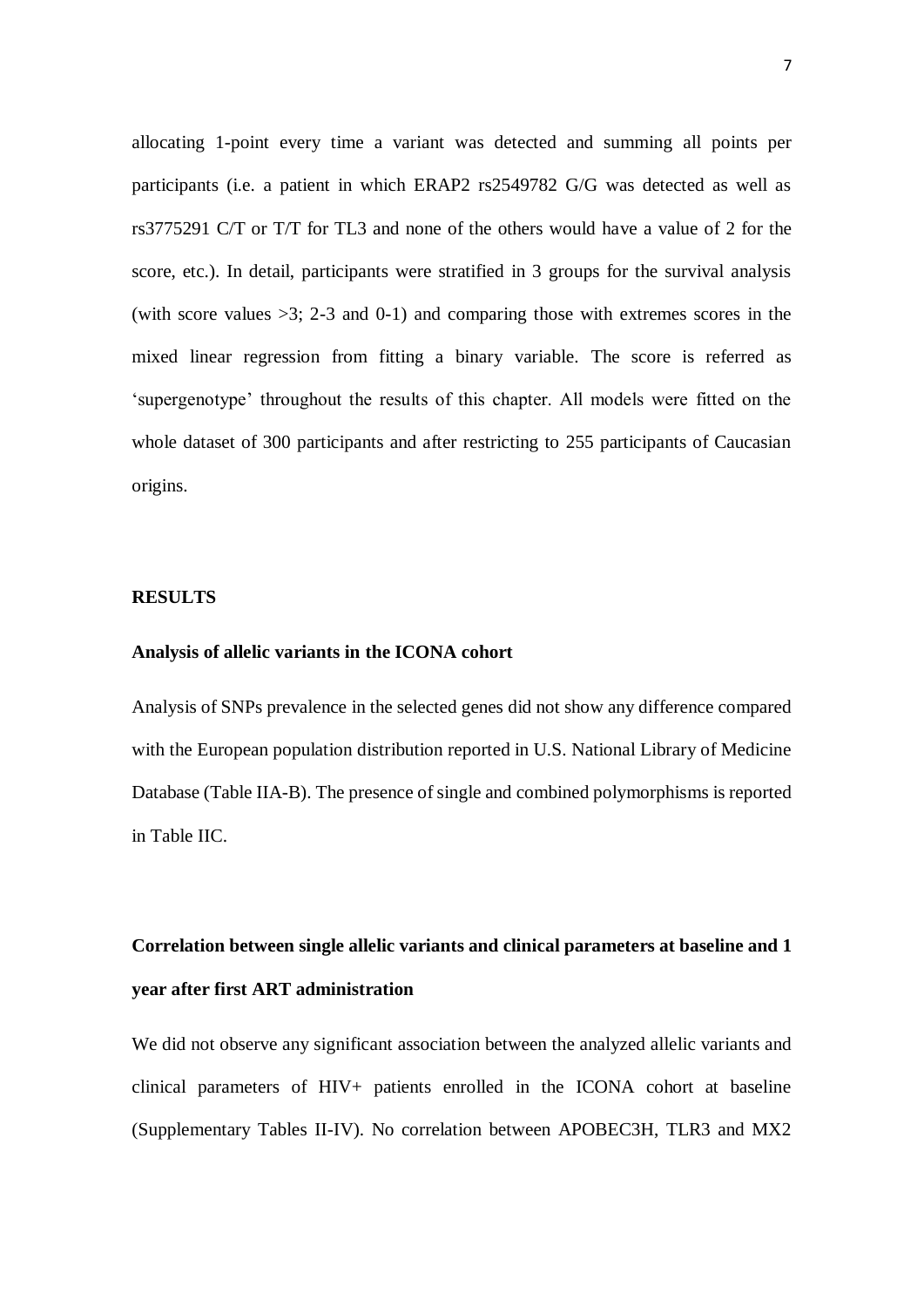SNPs and either HIV-1 viral load or CD4+ or CD8+ T cell count slopes was observed in our cohort 12 months post cART administration (data not shown). Conversely, we observed an association between the rs2549782 GG variant of ERAP2 and the HIV viral load decay after first cART start (Figure 1A). After adjusting for age, gender, CD4+ T cell count and HIV-RNA at cART start, use of INSTI or >3 drugs, ART-naive and year of cART starting, a non-significant steeper decline in HIV VL was detected for GG genotype compared to GT and TT variants: difference in adjusted HIV-RNA mean change/year  $(GT/TT - GG)$ : +0.36 log10 copies/mL; p=0.09. (26).

Caucasian patients carrying this genotype showed a trend towards a steeper increase in CD4+ T cell count as well (difference in adjusted CD4+ mean change/year (GT/TT -  $GG$ )= -49 cells/mmc; p=0.19) (Figure 1 B). As for CD8+ data in GG patients, TT/GT genotyped patients showed a significant decrease in CD8+ T cell count over the year (adjusted CD8+ mean change/year=-133 cells/mmc (95%CI: -205,-62.4), while the same marker in GG patients remained constant (as supported by the analysis showing a the significant difference in slope) ( $p=0.14$ ) (Figure 1 C). Indeed, we observed no differences in CD8+ T cell count over 1 year-treatment (adjusted CD8+ mean change/year=-12.2 cells/mmc) (95%CI: -160,135.6). Nevertheless, independently from the genotype no significant differences in CD4+/CD8+ cell ratio were observed over time in our cohort  $(p=0.34)$  (Figure 1 D).

#### **Correlation between combined allelic variants and clinical parameters**

One of the aims of this study was also to identify polymorphism combinations (a "supergenotype") in genes that are considered to be protective in viral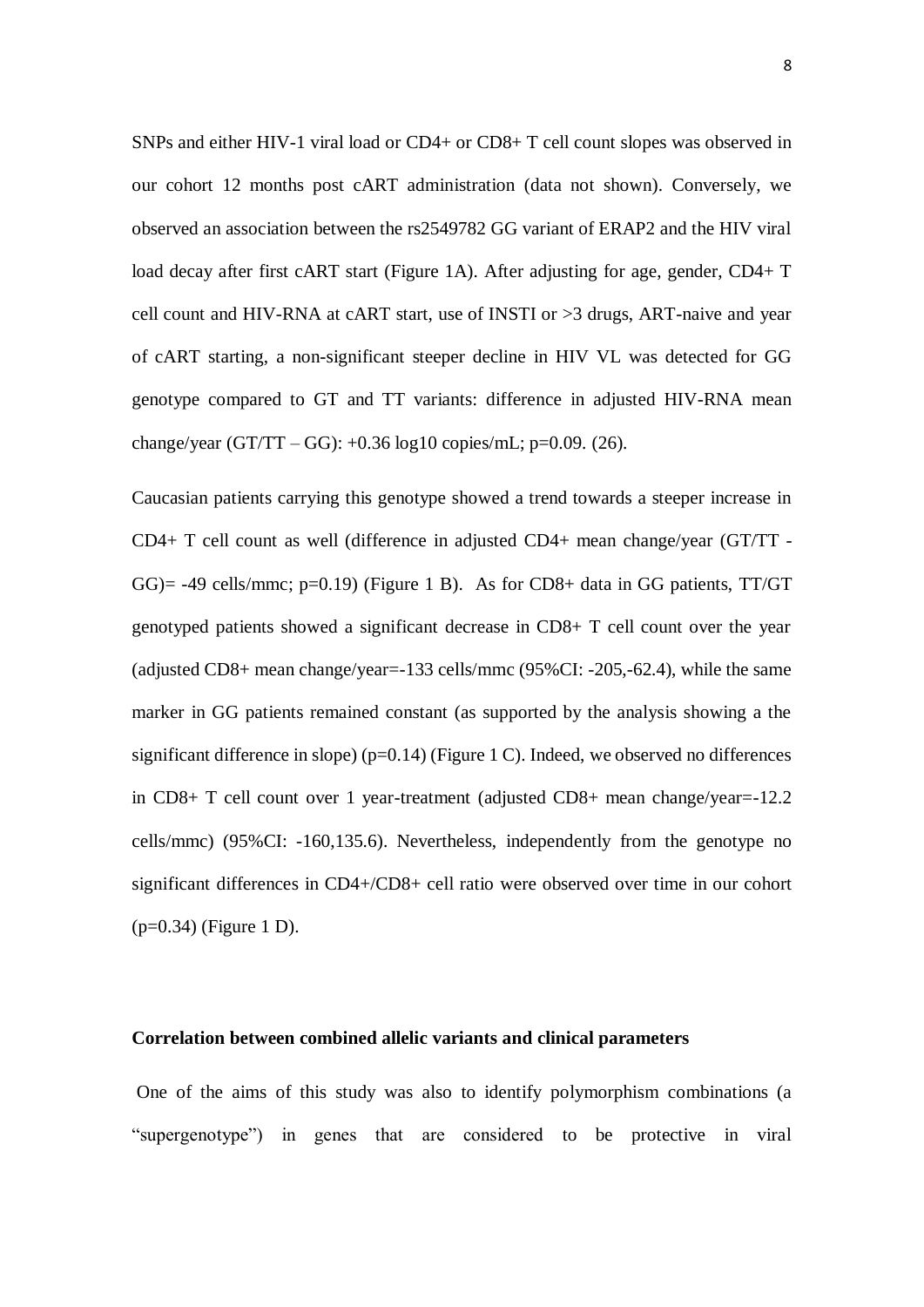infection/replication control and response to ART by monitoring the clinical parameters of interest (VL and CD4 or CD8 cell count). Therefore, a score (SNP score) was assigned to each SNP (Figure 2 A-C) in order to identify a combination of variants that could provide an immunological benefit in terms of infection progression and response to therapy. The analysis, however, did not show significant correlations between variant combinations and response to therapy either in terms of VL (Figure 2 D-E) or of CD4+ or CD8+ T cell count (Figure 2 F-G).

#### **DISCUSSION**

As per definition, the immune system of HIV-infected individuals is not characterized by the "immunological advantage" observed in HESN (2). However, one or more protective genetic variants could confer a better control over disease progression if compared with patients who do not express such haplotypes. Aim of this study was to investigate a possible correlation between response to ART and selected host genetic variants in HIVinfected patients, with the goal to optimize pharmacological intervention in HIV-1 infected subjects. Results showed that, allelic variants in ERAP2 gene result into a more favorable virologic and immunologic response to therapy. Indeed, a significant reduction in viral load and a trend in CD4+ cells recovery was observed at 12 months post ART initiation in GG homozygous (Hap A), compared to TT homozygous (Hap B) or G/T heterozygous patients at ERAP2 SNP rs2549782. Considering the key role played by ERAP2 in the activation of antiviral (11) and HIV-specific immune response (5, 6, 12),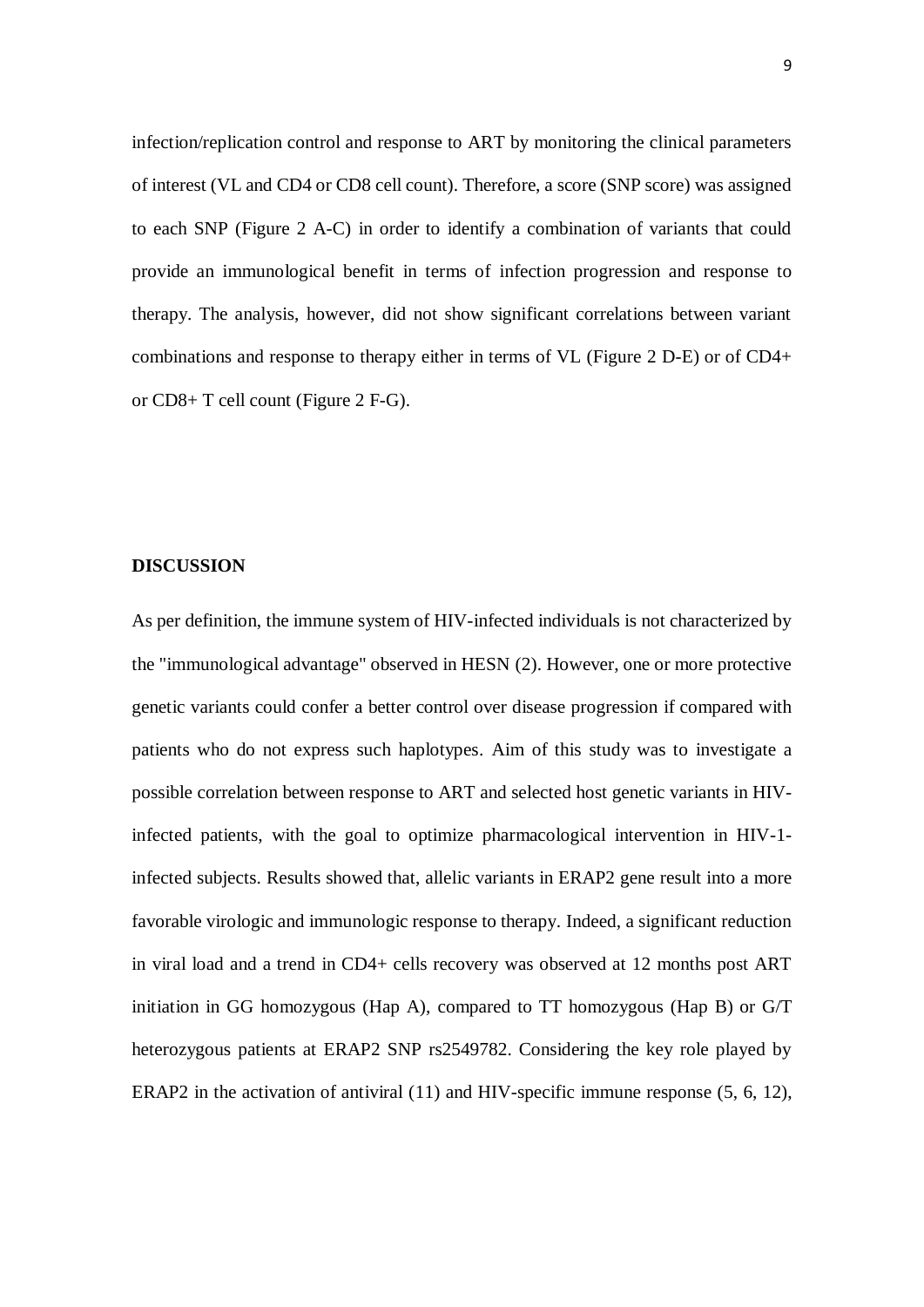it is possible to speculate that HapA ERAP2 generates more immunogenic peptides able to trigger a more efficient CTL HIV-specific response, even in ART-treated HIV patients As corollary of our results, a "super genotype" associated with a better response to ART response and characterized by the presence of several "protective" allele variants was not yet observed. Nevertheless, the preliminary results obtained upon analyzing ERAP2, warrant the usefulness of investigating the role of Hap A in a case/control study, both in the progression of the infection and in response to treatment.

#### **FIGURE LEGENDS**

**Figure 1.** Mean intercept and slope of log10 Viral Load (A), CD4+ T Cells (B), CD8+ T Cells (C) and ratio of  $CD4/CD8 + T$  cells (D) from fitting a mixed-linear model in Caucasian subjects of ICONA cohort according to ERAP2 genotype (data adjusted for age, gender, ratio and VL at cART, use of INSTI or >3 drugs, ART-naïve and year of cART starting

**Figure 2.** SNP score assigned to each variant (A) and frequency-percent of total cohort subjects (B) and Caucasian subjects (C) related to the score. Mean intercept and slope of log10 Viral Load (D), CD4+ T Cells (F) and CD8+ T cells (G) after cART start from fitting a mixed-linear model in Caucasian subjects according to SNPs score strata (data adjusted for age, gender, ratio and VL at cART, use of INSTI or >3 drugs, ART-naive and year of starting ART) and Kaplan-Meier curves estimating the cumulative probability of virological success (E) according to SNPs score strata.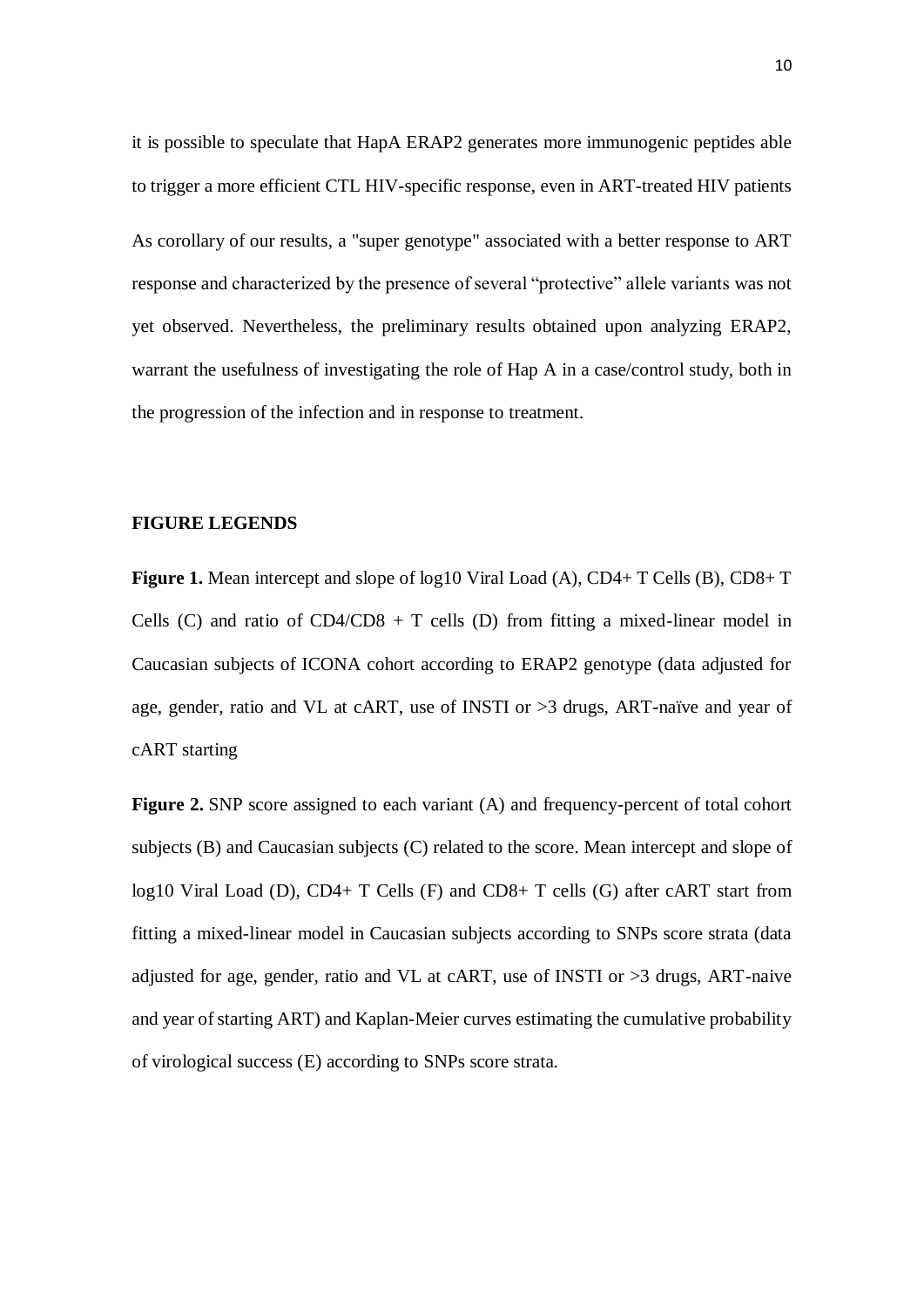# **ACKNOWLEDGMENTS**

# **AUTHORS' CONTRIBUTIONS**

M Clerici and M Biasin, conceived the study; EM Lor. wrote the paper; V Mercurio and SV Ibba performed the experiments; A Cozzi-Lepri analysed the data; S Lo Caputo revised the paper; A d'Arminio Monforte coordinate the Icona Foundation; A Tavelli contribuited to the data collection; C Venditti was involved in the bio-bank storage; F Castelli, A Castagna, A Gori, G Marchetti, and selected and enrolled the subjects included in the study.

### **Conflict of interest statement**

All authors report no competing interest.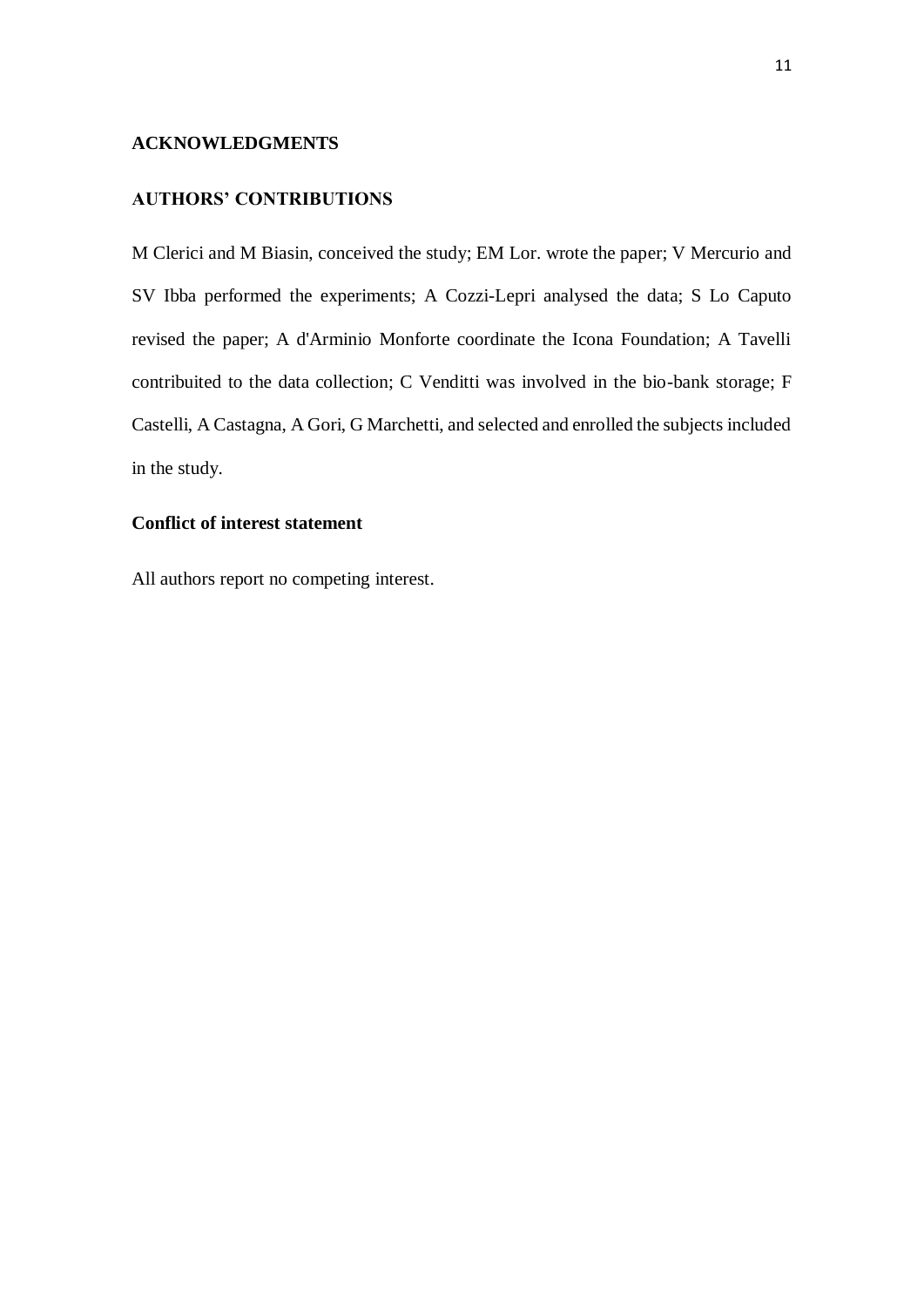#### **REFERENCES**

- 1. Deng H, Liu R, Ellmeier W, et al. Identification of a major co-receptor for primary isolates of HIV-1. Nature 1996; 381(6584), 661.
- 2. Miyazawa M, Lopalco L, Mazzotta F, et al. The 'immunologic advantage'of HIVexposed seronegative individuals. AIDS 2009; 23(2):161-175.
- 3. Fenizia C, Rossignol J F, Clerici M, Biasin M. Genetic and immune determinants of immune activation in HIV-exposed seronegative individuals and their role in protection against HIV infection. Infection, Genetics and Evolution 2018; 66:325-334
- 4. Stratikos E, Stern LJ Antigenic peptide trimming by ER aminopeptidases—Insights from structural studies. Molecular immunology 2013; 55(3-4):212-219.
- 5. Cagliani R, Riva S, Biasin M, et al. Genetic diversity at endoplasmic reticulum aminopeptidases is maintained by balancing selection and is associated with natural resistance to HIV-1 infection. Human molecular genetics 2010; 19(23):4705-4714.
- 6. Biasin M, Sironi M, Saulle I, et al. Endoplasmic reticulum aminopeptidase 2 haplotypes play a role in modulating susceptibility to HIV infection. AIDS 2013; 27(11):1697-1706.
- 7. Cagliani R, Riva S, Fumagalli M, et al. A positively selected APOBEC3H haplotype is associated with natural resistance to HIV-1 infection. Evolution 2011; 65(11):3311–3322.
- 8. Kane M, Yadav SS, Bitzegeio J, et al. MX2 is an interferon-induced inhibitor of HIV-1 infection. Nature 2013. 502(7472):563.
- 9. Sironi M, Biasin M, Cagliani R, et al. Evolutionary analysis identifies an MX2 haplotype associated with natural resistance to HIV-1 infection. Molecular biology and evolution 2014; 31(9):2402-2414.
- 10. Sironi M, Biasin M, Cagliani R, et al. A common polymorphism in TLR3 confers natural resistance to HIV-1 infection. The Journal of Immunology 2012; 188(2):818-823.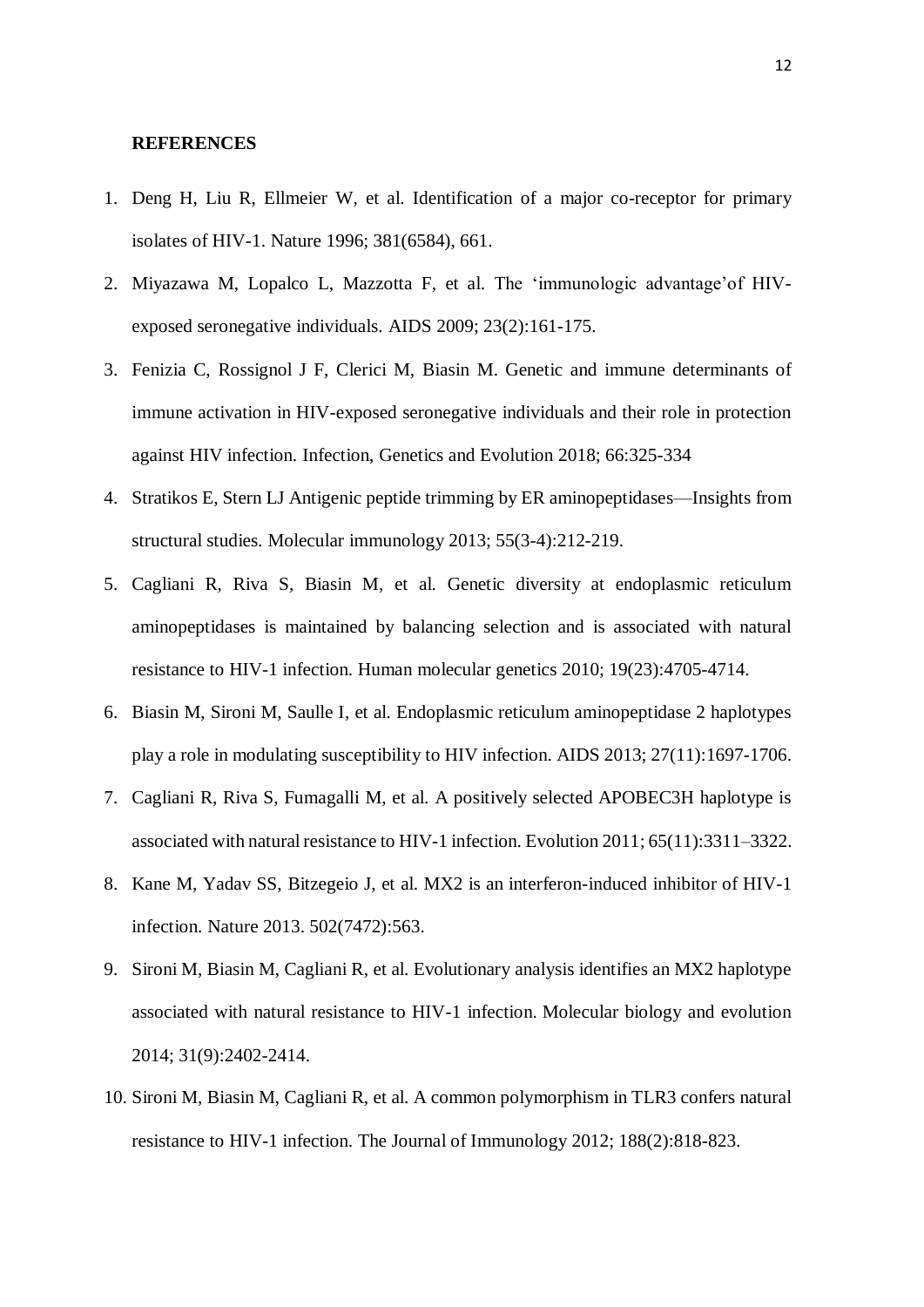- 11. Saulle I, Ibba SV, Torretta E, et al. Endoplasmic Reticulum Associated Aminopeptidase 2 (ERAP2) Is Released in the Secretome of Activated MDMs and Reduces in vitro HIV-1 Infection. Front Immunol 10:1648.
- 12. Saulle I, Vicentini C, Clerici M, Biasin M. An Overview on ERAP Roles in Infectious Diseases. Cells 2020. 9(3):720.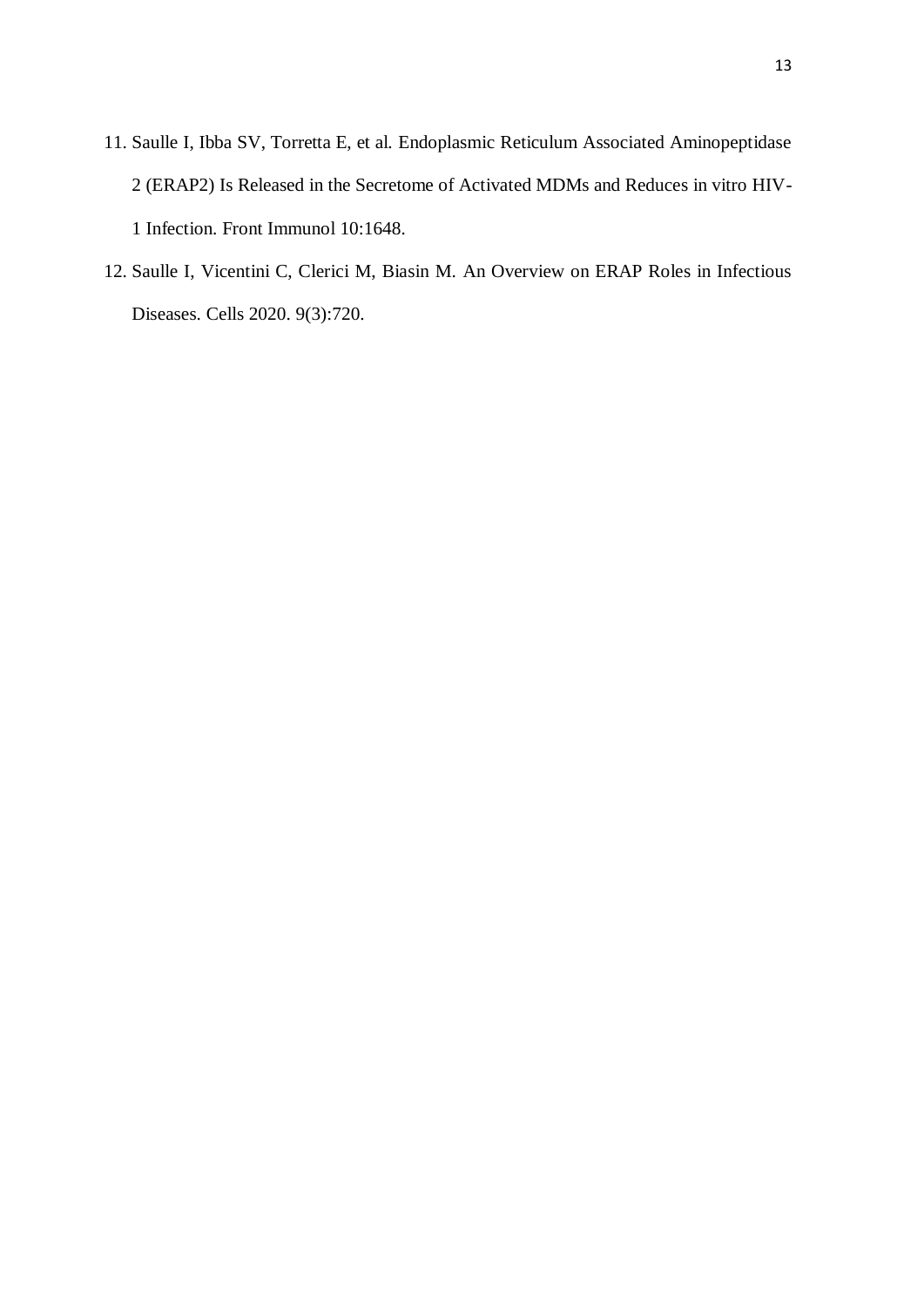#### **FUNDING**

ICONA Foundation is supported by unrestricted grants from Gilead Science, Janssen, MSD and ViiV Healthcare. This project was realized with the support of Gilead Fellowship Program (Italy) who provided an unrestricted grant. Icona Foundation wrote the study project, performed the experiments, analysed the data and finalized the drafting of the paper. The funder had no role in data collection, analysis and interpretation, and in writing the paper.

#### **ICONA FOUNDATION STUDY GROUP**

BOARD OF DIRECTORS: A d'Arminio Monforte (President), A Antinori (Vice-President), M Andreoni, A Castagna, F Castelli, R Cauda, G Di Perri, M Galli, R Iardino, G Ippolito, A Lazzarin, GC Marchetti, G Rezza, F von Schloesser, P Viale. SCIENTIFIC SECRETARY: A d'Arminio Monforte, A Antinori, A Castagna, F Ceccherini-Silberstein, A Cozzi-Lepri, E Girardi, S Lo Caputo, C Mussini, M Puoti, CF Perno. STEERING COMMITTEE: A Antinori, F Bai, C Balotta, A Bandera, S Bonora, M Borderi, A Calcagno, A Capetti, MR Capobianchi, A Castagna, F Ceccherini-Silberstein, S Cicalini, A Cingolani, P Cinque, A Cozzi-Lepri, A d'Arminio Monforte, A De Luca, A Di Biagio, E Girardi, N Gianotti, A Gori, G Guaraldi, G Lapadula, M Lichtner, S Lo Caputo, G Madeddu, F Maggiolo, G Marchetti, L Monno, C Mussini, S Nozza, CF Perno, C Pinnetti, M Puoti, E Quiros Roldan, R Rossotti, S Rusconi, MM Santoro, A Saracino, L Sarmati. STATISTICAL AND MONITORING TEAM: A Cozzi-Lepri, I Fanti, L Galli, P Lorenzini, A Rodano', M Macchia, A Tavelli. BIOLOGICAL BANK INMI: F Carletti, S Carrara, A Di Caro, S Graziano, F Petroni, G Prota, S Truffa. PARTICIPATING PHYSICIANS AND CENTERS: Italy A Giacometti, A Costantini, V